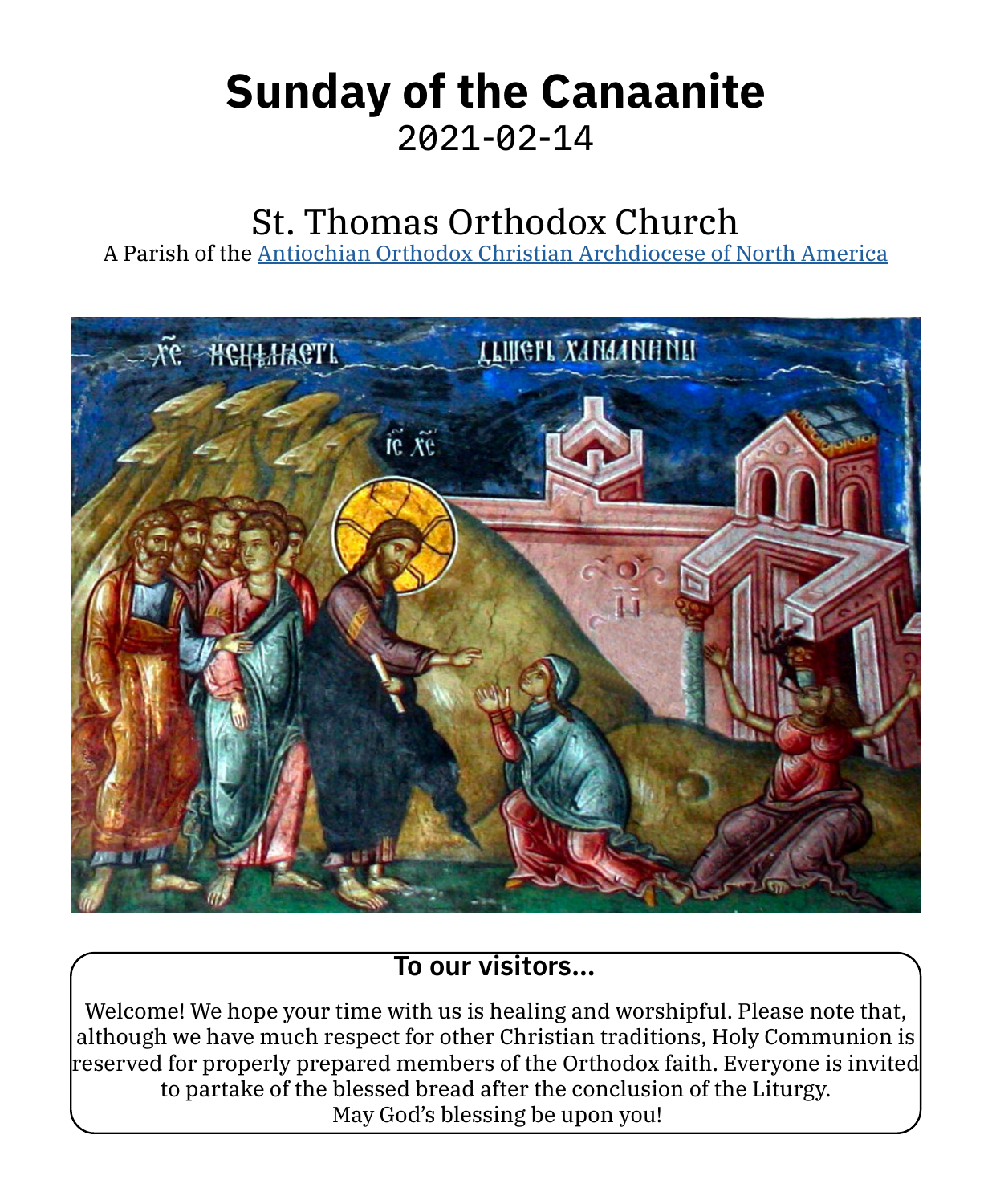## **Hymns in Today's Liturgy**

#### **Resurrectional** *Apolytikion* **(Tone 3)**

Let the heavens rejoice and the earth be glad, for the Lord hath done a mighty act with His own arm. He hath trampled down death by death, and become the firstborn from the dead. He hath delivered us from the depths of Hades, granting the world the Great Mercy.

### *Apolytikion* **of St. Thomas (Tone 3)**

O Holy Apostle Thomas, intercede to the merciful God, that He grant unto our souls forgiveness of sins.

#### **Ordinary** *Kontakion* **(Tone 2)**

O protection of Christians that cannot be put to shame, mediation unto the Creator most constant, O despise not the suppliant voices of those who have sinned; but be thou quick, O good one, to come unto our aid, who in faith cry unto thee: Hasten to intercession, and speed thou to make supplication, thou who dost ever protect, O Theotokos, them that honor thee.

# **Epistle**

#### **II Corinthians 6:16–7:1**

Brethren, you are the temple of the living God; as God said, "I will live in them and move among them, and I will be their God, and they shall be My people. Therefore, come out from them, and be separate from them," says the Lord, "and touch nothing unclean; then I will welcome you, and I will be a father to you, and you shall be My sons and daughters," says the Lord Almighty. Since we have these promises, beloved, let us cleanse ourselves from every defilement of body and spirit, and make holiness perfect in the fear of God.

### **Gospel**

#### **Matthew 15:21–28**

At that time, Jesus went to the district of Tyre and Sidon. And behold, a Canaanite woman from that region came out and cried, "Have mercy on me, O Lord, Son of David; my daughter is severely possessed by a demon." But He did not answer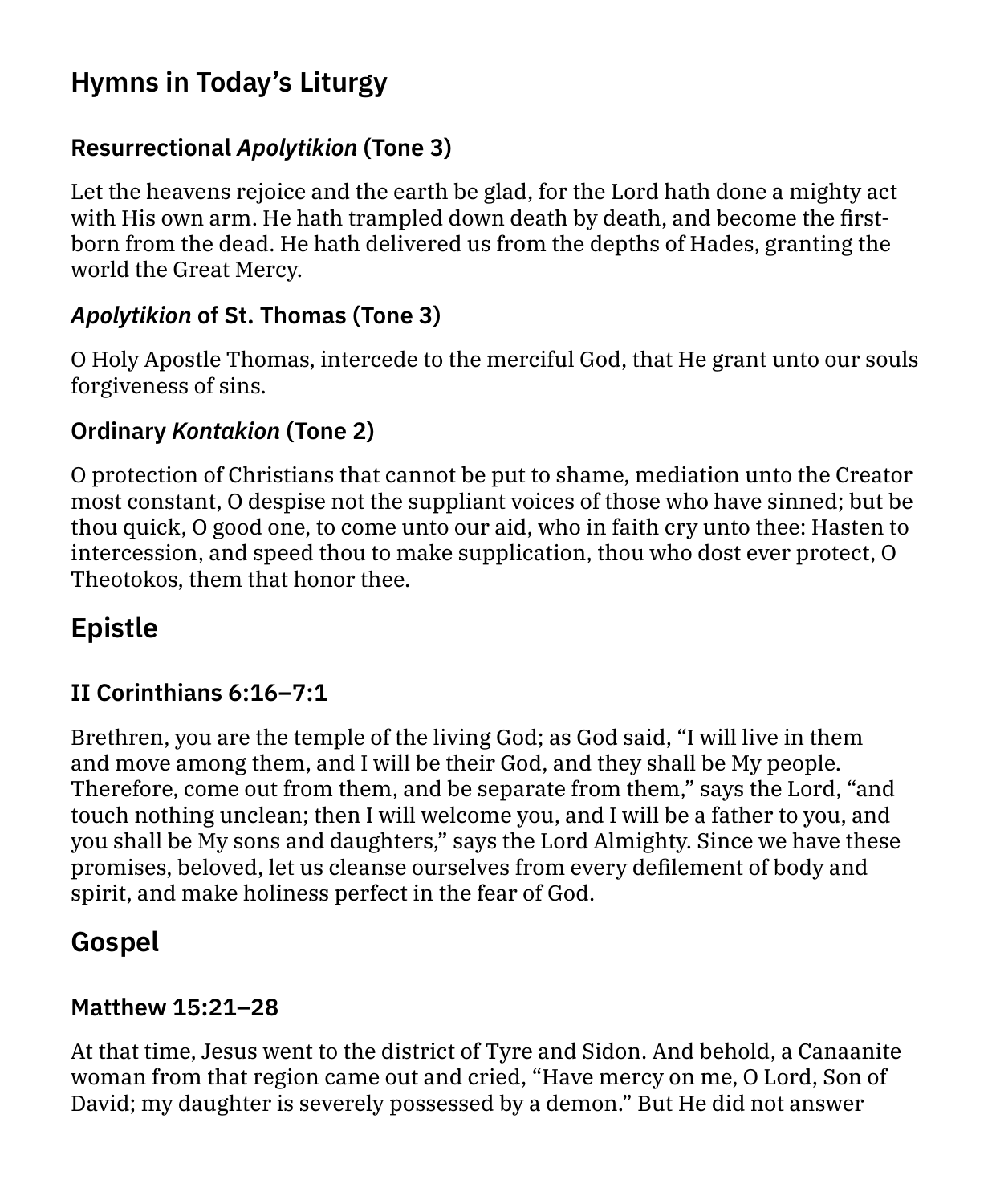her one word. And His disciples came and begged Him, saying, "Send her away, for she is crying after us." He answered, "I was sent only to the lost sheep of the house of Israel." But she came and knelt before Him, saying, "Lord, help me." And He answered, "It is not fair to take the children's bread and throw it to the dogs." She said, "Yes, Lord, yet even the dogs eat the crumbs that fall from their master's table." Then Jesus answered her, "O woman, great is your faith! Be it done for you as you desire." And her daughter was healed instantly.

## **Synaxarion**

On 14 February, in the Holy Orthodox Church, we commemorate our righteous Father Auxentios the priest of Bithynia.

> For Auxentios, the mountain was like Carmel; who in all things, save his death, was like Elias. On the fourteenth, Auxentios left this life.

Auxentios was a very prominent aristocrat among the noblemen and courtiers of Emperor Theodosius the Younger in Constantinople. Enflamed with love for Christ, Auxentios was tonsured a monk. When men began to praise him, he fled from their praise and settled on a mountain called Skopa near Chalcedon, which later was referred to as Auxentios' Mountain. But people found him and brought the sick to him for healing, which he did. All of this was reason for amazement, but his humbleness was cause for even greater amazement. Whenever Auxentios was implored to heal someone he defended himself with the words: "I, also, am a sinful man!" When Auxentios healed, he either invited all present to pray to God together with him for the sick person; or he first strengthened the faith in the people and then he told them that God will give to them according to their faith; or he prayed over the head of the sick person: "The Lord Jesus Christ heals you!" Thus, the miracles would not be attributed to him but rather to God. Auxentios participated at the Fourth Œcumenical Council and strongly defended Orthodoxy against the Eutychian and Nestorian heresies. In 470, the Lord took his youthful soul in old age.

On this day, we also commemorate Venerable Abraham and Maron of Syria; Newmartyrs Nicholas of Corinth and George the tailor of Mitylene; and Venerable Cyril, Equal-to-the-Apostles and enlightener of the Slavs. By their intercessions, O Christ God, have mercy upon us. Amen.